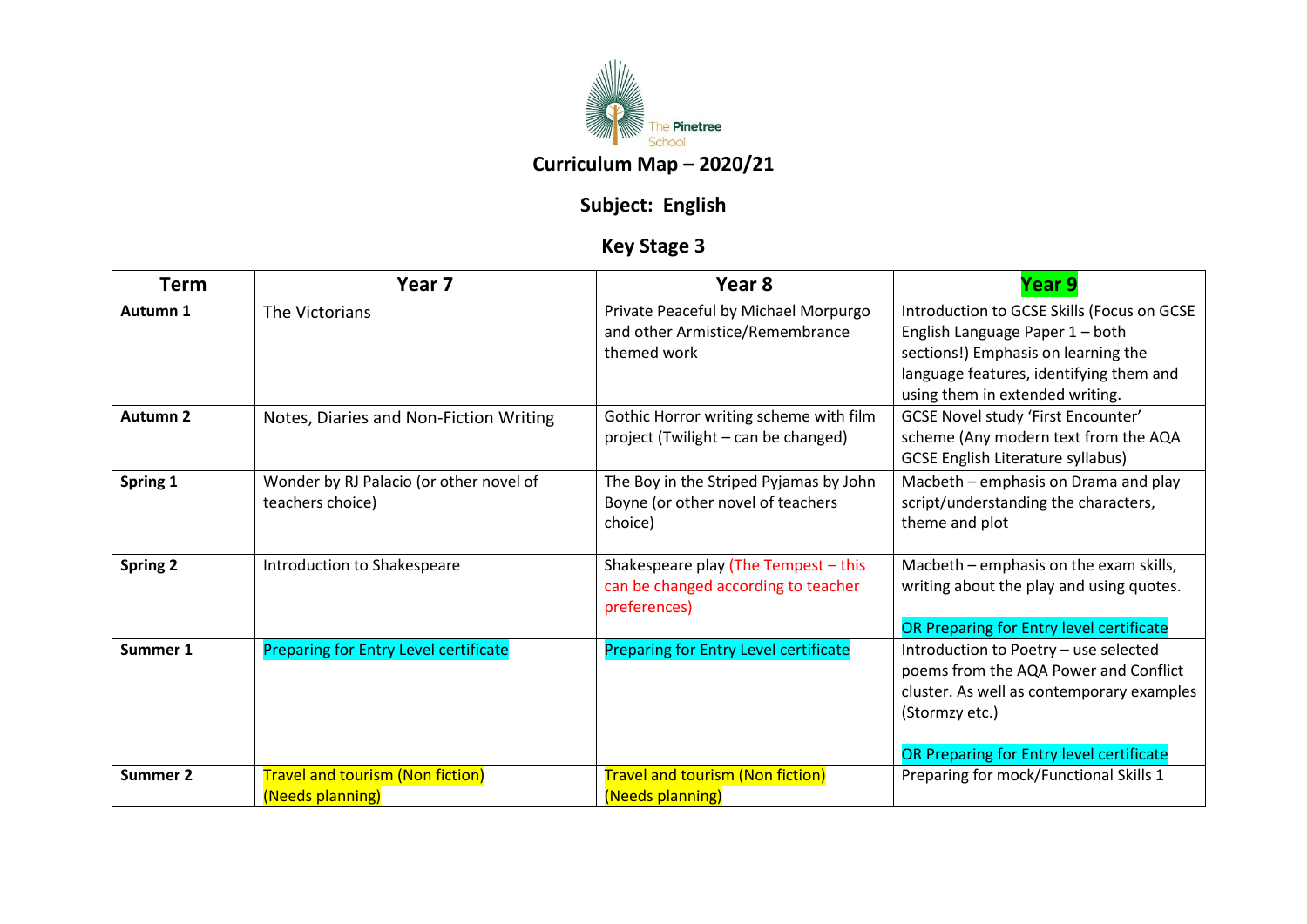

| Term            | Year 10                                                                                                                                      | Year 11                                                                                                                                                       |
|-----------------|----------------------------------------------------------------------------------------------------------------------------------------------|---------------------------------------------------------------------------------------------------------------------------------------------------------------|
| Autumn 1        | Pigeon English* (or other modern novel from the AQA syllabus,<br>SB happy to continue with any of the cover teacher's choosing)              | Recapping Skills for GCSE English Language - start with<br>Paper 2 Section B (Non Fiction) ALL                                                                |
|                 |                                                                                                                                              | <b>October Mock</b><br>Functional Skills 1 candidates need to do S&L                                                                                          |
| <b>Autumn 2</b> | A Christmas Carol (Please do NOT teach another text)                                                                                         | A Christmas Carol/GCSE English Language Paper 1 prep<br>(Split class time evenly between the two; non-literature<br>pupils to focus only on Language Paper 1) |
|                 | (+ Spend one lesson per week looking at the Functional Skills 1<br>exam for January 2021)                                                    | December Mock in both GCSEs (Plus Functional Skills 1 if<br>pupils are being entered)                                                                         |
| Spring 1        | AQA Poetry - Power & Conflict cluster (Again, SB happy to<br>continue with a different cluster if cover teacher prefers)                     | Poetry and Pigeon English revision/GCSE Paper 2 Section A<br>(Split class time. Non-lit pupils to focus only on Language<br>Paper 2)                          |
|                 | <b>Functional Skills 1 (January)</b>                                                                                                         | <b>Functional Skills 1 (January)</b><br><b>February Mock in both</b>                                                                                          |
| <b>Spring 2</b> | Macbeth (Revisited) – some of the pupils will have covered<br>Macbeth in Year 9. Emphasis this time is on key quotes, exam<br>questions etc. | Macbeth revision (Lit)<br>GCSE English language lessons need to be individualised at                                                                          |
|                 | Mock exam for Lit! (Will inform actions for Year 11)                                                                                         | this stage, in direct response to mock data and with each<br>pupil given 'key areas' of focus                                                                 |